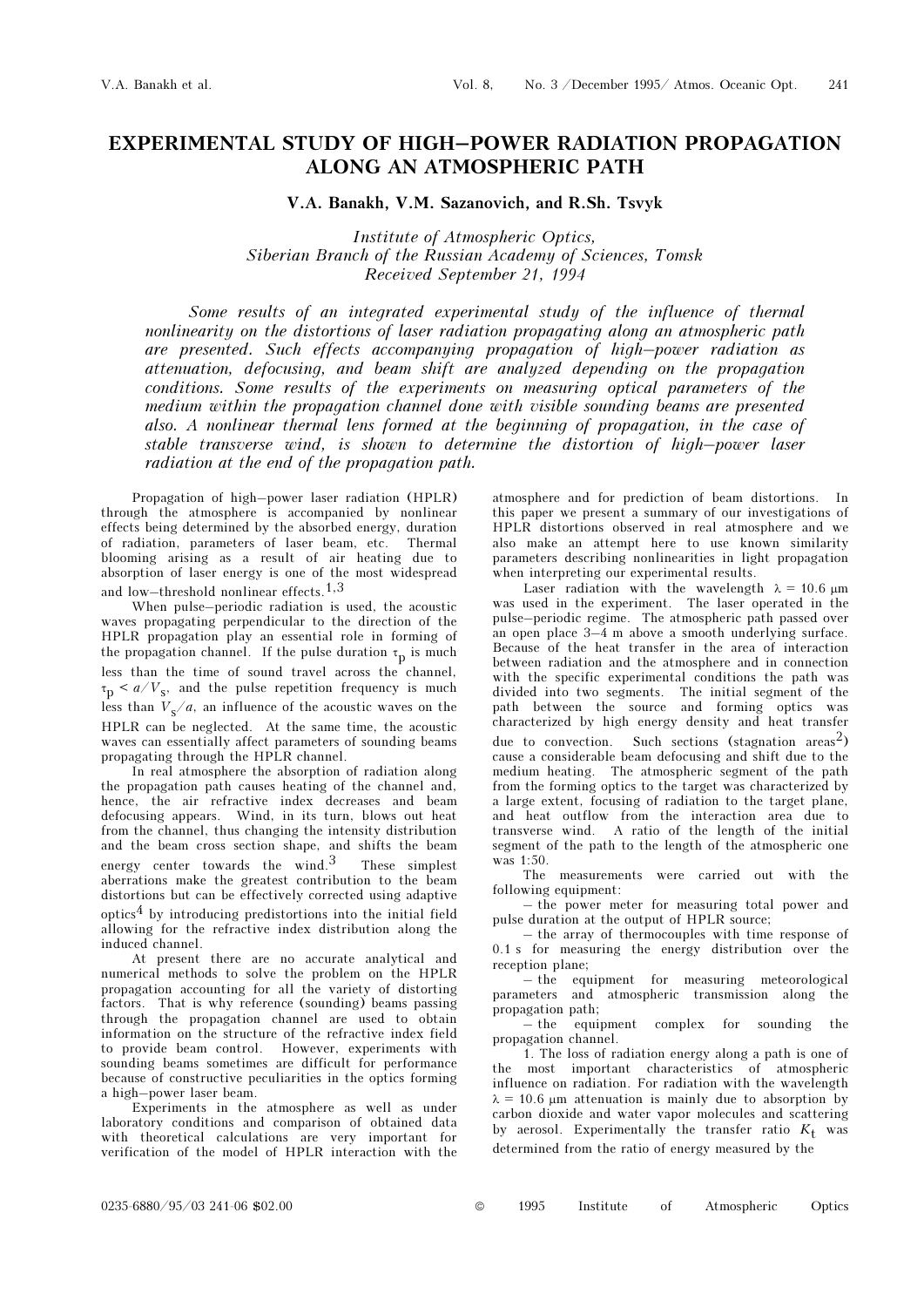thermocouple array at the path end to the energy at the output of the laser. The measured transfer ratios were compared with the calculated atmospheric transmission  $T_{\text{calc}}$  which was determined by the formula<sup>5</sup>:

$$
T_{\text{calc}} = \exp \left\{ -\left[ \alpha_{\text{ab}} + A \alpha_{\text{aer}} \left( 0.63 \right) \right] L \right\} \tag{1}
$$

where  $\alpha_{ab} = \alpha_{H_2O} + \alpha_{CO_2}$  is the absorption coefficient for the water vapor and carbon dioxide calculated from the measured values of temperature, humidity, pressure, and mean concentration of the carbon dioxide (0.033%) using the procedure proposed in Ref. 6;  $\alpha_{\text{aer}}$  is the aerosol extinction coefficient, it was determined from the measured data for the atmospheric transmission at the wavelength 0.63 μm and scaled to the wavelength of the used source<sup>5</sup>

$$
\alpha_{\text{aer}} (10.6) = A \alpha_{\text{aer}} (0.63) ,
$$

L is the distance which the beam passed trough the medium. For the conditions of measurements corresponding to

the stable spring–fall and summer hazes A equals 0.1. Several runs of measurements were carried out in the experiment. Every next run was performed after some improvements in the equipment undertaken to rise the transfer ratio  $K_{t}$ . The results of two runs are presented in Fig. 1, where the experimental points for the first run are depicted allowing for absorption and scattering, and for the second run the results allow for absorption only. Straight lines illustrate the processing of the experimental data by the least–squares technique: 1 and 2 are for the first and second run accounting for the absorption and scattering, and 3 is for the second run accounting for absorption only. Equations of the straight lines are as follow

$$
K_{\rm t} 1 = -0.07 + 0.58 T_{\rm calc} , \quad R1 = 0.56 ,
$$
  

$$
K_{\rm t} 2 = 0.09 + 0.53 T_{\rm calc} , \quad R2 = 0.54 ,
$$

 $K_t$  3 = -0.105 + 0.767  $T_{calc}$ ,  $R3 = 0.72$ .



FIG. 1. The atmospheric transmission  $T_{calc}$  calculated from the meteorological parameters as compared to the transfer ratio K<sub>t</sub> measured.

As is seen from Fig. 1,  $K_t < 1$  for  $T_{calc} = 1$ . This means that in addition to the losses due to absorption and scattering accounted another energy losses occur at the beam optical path, such as losses at the optical system mirrors, possible but ignored losses in the atmosphere due to the nonlinear scattering by the heat induced halo around heated aerosol particles and acoustic waves of density, incoherent part of the radiation diverging at the large angles and being measured at the output of generator but not reaching the detector. These losses were about 56% in the first run of measurements and 37% in the second one. The increase in the transfer ratio of 19% in the second run is due to higher refraction coefficient of the mirror. A linear relation between the measured transfer ratio and calculated atmospheric transmission confirms applicability of this technique of calculation of the extinction coefficient for high power laser radiation with the wavelength 10.6 μm from the measured meteorological parameters under the conditions of weak turbidity of the atmosphere.

2. To estimate the atmospheric distortions of the HPLR, we use the generalized parameter of nonlinear distortions<sup>3</sup>

$$
N_c^0 = -\frac{d}{d} \frac{n}{T} \frac{\alpha_{ab} L^2 P_0}{\rho C_p V_{\perp} \pi a^3},
$$
 (2)

where  $\frac{d n}{d T}$  is the temperature gradient of the atmospheric refractive index,  $P_0$  is the total radiation power,  $\rho$  and  $C_p$ are the density and heat capacity of a unit gas volume,  $V_{\perp}$ is the wind velocity component perpendicular to the propagation direction, a is the beam radius. The absorption coefficient  $\alpha_{ab}$  was calculated from the meteorological parameters.

Since in the experiment no wind could be in the initial segment of the path, the nonlinear distortions parameter  $N_c$ was determined there via the velocity of convective motion due to the temperature difference inside the channel and outside it

$$
V_{\text{con}} = \left(\frac{2\ \alpha_{\text{ab}}\ g\ P_0}{\rho\ C_p\ T}\right)^{1/3},\tag{3}
$$

where  $g$  is the acceleration due to gravity;  $T$  is the medium temperature.

When determining  $N_c$  for the atmospheric segment of the path we take into account the losses in the optical channel and those due to HPLR focusing

$$
N_c^{at} = N_c(F) \frac{2 F}{F - 1} \left[ 1 - \frac{\ln F}{F - 1} \right],
$$
 (4)

where  $F = a_1/a_f$ ,  $a_1$  and  $a_f$  are the radii of the beam at the output aperture and at its focus.

Since HPLR beam propagated, in our experiments, along a path which could be segmented with respect to the conditions of light propagation we use, when analyzing the exponential data, the nonlinearity parameter which is a sum of such parameters describing the segments of the path  $N_c = N_c^{\text{in}} + N_c^{\text{at}}$ . In the experiment the following beam parameters in the target plane were analyzed: the change of maximum energy density, relative change of radius, and shift of the beam center of gravity.

3. Figure 2 presents relative energy density at maximum, in the radiation focusing area, at the path end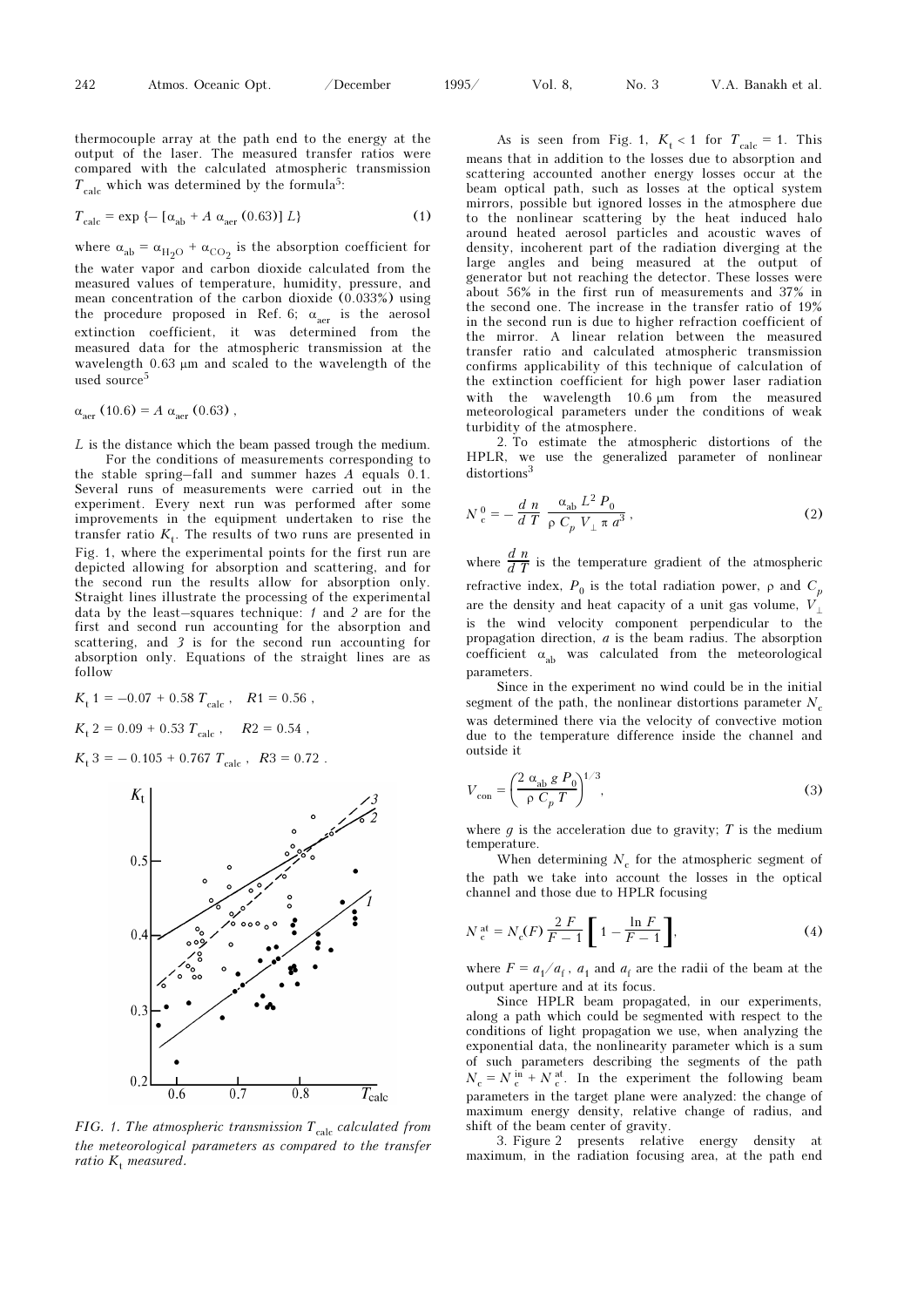$\delta = E_{\text{max}} / (kE_0)$  as a function of the  $N_c$  parameter, where  $E_{\text{max}}$  is the energy density at maximum,  $kE_0$  is the output power minus ignored energy loss. Solid line shows the dependence  $\delta = 0.22 N_c^{-0.36}$  calculated by the least–squares method. An analysis of the result shows that in spite of a considerable spread of experimental data and low values of the correlation coefficient  $(R = 0.35)$  a pronounced tendency of the energy density to decrease when the nonlinearity parameter varies from 0.3 to 2 is observed. One of the causes of such a considerable data spread that exceeds the measurement errors at  $N_c < 1$ , i.e., when the contributions from the atmospheric path and air stagnation region are comparable, can be due to incorrect account for  $N_c$  as an arithmetic sum of the parameters  $N_c^{\text{in}}$  and  $N_c^{\text{at}}$ . This means that the contributions from every segment should be weighted.







4. Analysis of the beam defocusing was carried out using the data on the beam cross section area at the level  $0.5E_{\text{max}}$  in the measurement plane. The measurement results are divided into two groups depending on the wind velocity at the atmospheric segment of the path. The data from the first group were obtained at the transverse component of the wind velocity  $V_+ > 1$  m/s (Fig. 3 *a*), and the data from the second group at  $V_+ \sim 0$ (Fig. 3 b). The beam radius normalized to the radius averaged over the measurements at the end of the path carried out at the moments when the source is switched on is shown on  $y$  axis. Estimations have shown that this radius is determined by diffraction on elements of the beam forming optical system and by the turbulence along the atmospheric path. The axis  $x$  in Fig. 3  $a$  is the time  $t$ normalized to the time during which the heat is blown out from the channel  $τ = 2a/V$ . Solid curves 1 in both figures correspond to the mean values of the beam parameters. As is clear from Fig. 3 a, at a stable transverse wind the beam size increases practically linearly at  $t/\tau < 1$  and reaches stationary defocusing at  $t/\tau > 1$ . At a weak wind (Fig. 3 b), the stationary regime of change of the beam radius was not observed in the experiments when the duration of irradiation was 2– 2.5 c. There is the region of rapid increase of the radius at  $t = 0-0.6$  s and of its slow increase at  $t > 0.6$  s. Beam defocusing is larger than that at the stable wind by a factor of 1.5–2.

Fluctuations of wind velocity and wind direction were not measured in the experiment but these fluctuations are known<sup>7</sup> to affect essentially the radiation defocusing. Dashed curves in Figs. 3a and b are for aberrationless approximation for the source parameters<sup>7</sup> and the following conditions: relative wind velocity fluctuations  $\sigma_v/V_{\perp} = 0$  (curve 2) and 0.2 (curve 3), where  $\sigma_v$  is the rms deviation of the transverse wind velocity. The refractive index fluctuations were ignored because the contribution from them to defocusing is small as compared to that from nonlinearity. A comparison of the calculated and experimental data confirms qualitatively the conclusion of the theory describing the influence of characteristic time scales of the wind velocity fluctuations on the time of establishing a stationary regime and on the value of heat defocusing. This coincidence is less satisfactory for the weak or longitudinal wind velocities (Fig.  $3 b$ ). It is apparently connected with the neglect of inhomogeneity of the propagation path in calculations.

An attempt to find out the dependence of the beam radius on the parameter  $N_c$  in a stationary regime has failed. Much more distinct relation is observed between  $\varphi$ and  $N_c^{\text{in}}$ . Figure 4 presents a comparison of the measured beam radius at  $V_+ > 1$  m/s with that calculated by the formula<sup>2</sup>

$$
\varphi_{\rm p} = 0.8 \ N_{\rm c} \ a \ / \ L, \tag{5}
$$

where the nonlinear distortion parameter was determined in the initial segment of the path. This straight line was calculated by the least–squares method, its equation is

$$
j''_{\rm exp} = 5'' + 0.49 j''_{\rm calc}
$$
 (6)

with the correlation coefficient  $R_{corr} = 0.5$ .



FIG. 4. Measurements and calculations of the angular beam size.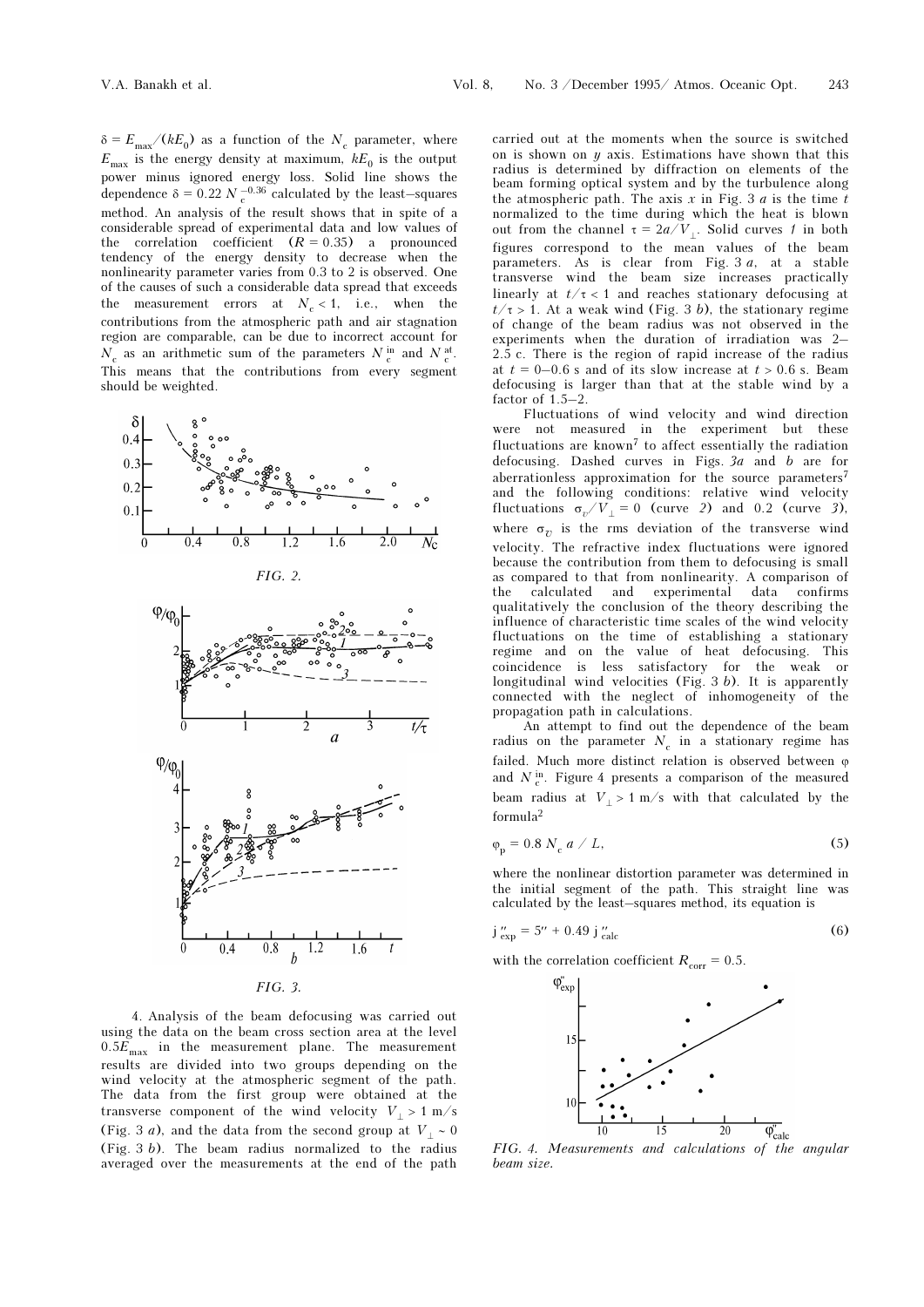5. The experimental results on shifts of the beam center of gravity were analyzed as a function of wind direction and speed as in the case of the results on defocusing. All measurements are characterized by a large (to 40") initial jump in the position of the beam center of gravity which occurs during the time 0–0.4 s  $(t/\tau \le 1)$  that corresponds to the time of the medium travel across the beam. In Fig. 5 the position of the beam center of gravity is shown for different moments of time at the cross wind  $(V_+ > 1 \text{ m/s})$ . Shifts mainly occur towards the wind. The shift values reach the radius of the HPLR beam, broadened by the heat nonlinearity, at focus. The most considerable deflections are observed at the longitudinal and weak wind. In the vertical direction (the vertical wind component was not measured) the beam shifts in both directions, and the initial jump during the time of 0.4 s is also observed. No dependence of shifts on the atmospheric conditions has been observed.

Thus, the investigations of the HPLR distortions in the focusing plane did not reveal any certain relation of the beam parameters to conditions of propagation. The inhomogeneity of the propagation path, presence of the stagnation regions where, at a short distance, the nonlinear—distortion parameter  $N_c$  reaches the values comparable with  $N_c$  at the atmospheric path under stable wind, and correlation of the beam divergence with the values of  $N_c^{\text{in}}$  have demonstrated the necessity of studying the initial segment in more detail in order to determine its refractive index and the contribution from it into the distortions of the HPLR.



FIG. 5. Displacement of the beam center of gravity (arrow shows the wind direction).

6. The technique of studying the variations of the refractive index within the stagnation segment of the path was in sensing the HPLR channel by a diverging sounding laser beam  $(\lambda = 0.63 \,\mu\text{m})$  propagating at an angle to the HPLR channel, i.e., in measuring shifts of the center of gravity of the sounding beam source image.8 Such a technique makes it possible to obtain information on the integral change in the refractive index in the region of beams intersection without violating the structure of the main beam.

In our experiments the HPLR channel within the initial segment had a rectangular cross section, its vertical size being twice as large as the horizontal one. The energy density distribution was practically uniform. Because the wind was absent, the heat outflow from the channel occurred due to the molecular heat conduction and natural convection developing owing to the temperature difference inside the channel and outside it. The characteristic time of the convection<sup>3</sup> is  $\tau = a/V_{\text{con}}$ . The values of  $\tau_{con}$  are within 1 s and the heat conduction time  $\tau_{\chi} = a^2/4\chi > \tau_{\text{con}}$  ( $\chi$  is the air thermal diffusivity) for the absorption coefficient  $\alpha_{ab} = (1-3) 10^{-6} \text{ cm}^{-1}$  and for the parameters of the HPLR beam typical for our experiments. Therefore, the effect of thermal diffusion on the process of establishing temperature in the channel can be ignored, and the channel can be considered as a plane plate with the refractive index varying in time.

In accordance with the geometrical optics a ray incident on a plane–parallel plate shifts by the value Δ depending on  $\Delta n$  (Ref. 9)

$$
\Delta = d \sin \theta \left[ 1 - \left( \frac{1 - \sin^2 \theta}{n_1^2 - \sin^2 \theta} \right)^{1/2} \right],\tag{7}
$$

where d is the cross size of the channel;  $n_1 = n - \Delta n$  is the change of the medium refractive index in the channel;  $\theta$  is the angle of incidence of a sounding beam. In this case the image of the sounding beam source shifts by the value  $\rho = \Delta(l/R)$ , where  $l$  is the distance from the receiving lens to the source image plane;  $R$  is the curvature radius of the sounding beam wave front at the receiving lens. In the experiments the position of the center of gravity was measured with a tracking system using a dissector.<sup>10</sup> Before the action the image was set at the center of the dissector photocathode (zero reading). With the beginning of HPLR action the beam image shifted and some time later after the competition of action the image returned to the initial position. The following parameters were determined: the time of the beginning and termination of the action, time and magnitude of the maximum deviation, and time of reaching a steady state. These measurements were carried out simultaneously with the measurements of the energy distribution at the path end. Figure 6 presents the results for several realizations with close values of power of the relative integral change of the refractive index  $\Delta n / \Delta n_{\text{max}}$ and the changes in relative angular size of the HPLR beam  $\varphi/\varphi_0$  in the focusing region when the perpendicular component of the wind velocity within the atmospheric path was  $V_{\perp} > 2$  m/s ( $\varphi_0$  is the beam angular size at  $t = 0$ ). Figure 6 illustrates a good correlation between the changes in  $\Delta n$  and HPLR beam size at a stable wind. This confirms the above assumption on the influence of the stagnation region on the HPLR distortions. At a weak wind such a correlation was not observed.



FIG. 6. The angular beam size at the path end compared with Δn in the HPLR channel within the initial segment of the path.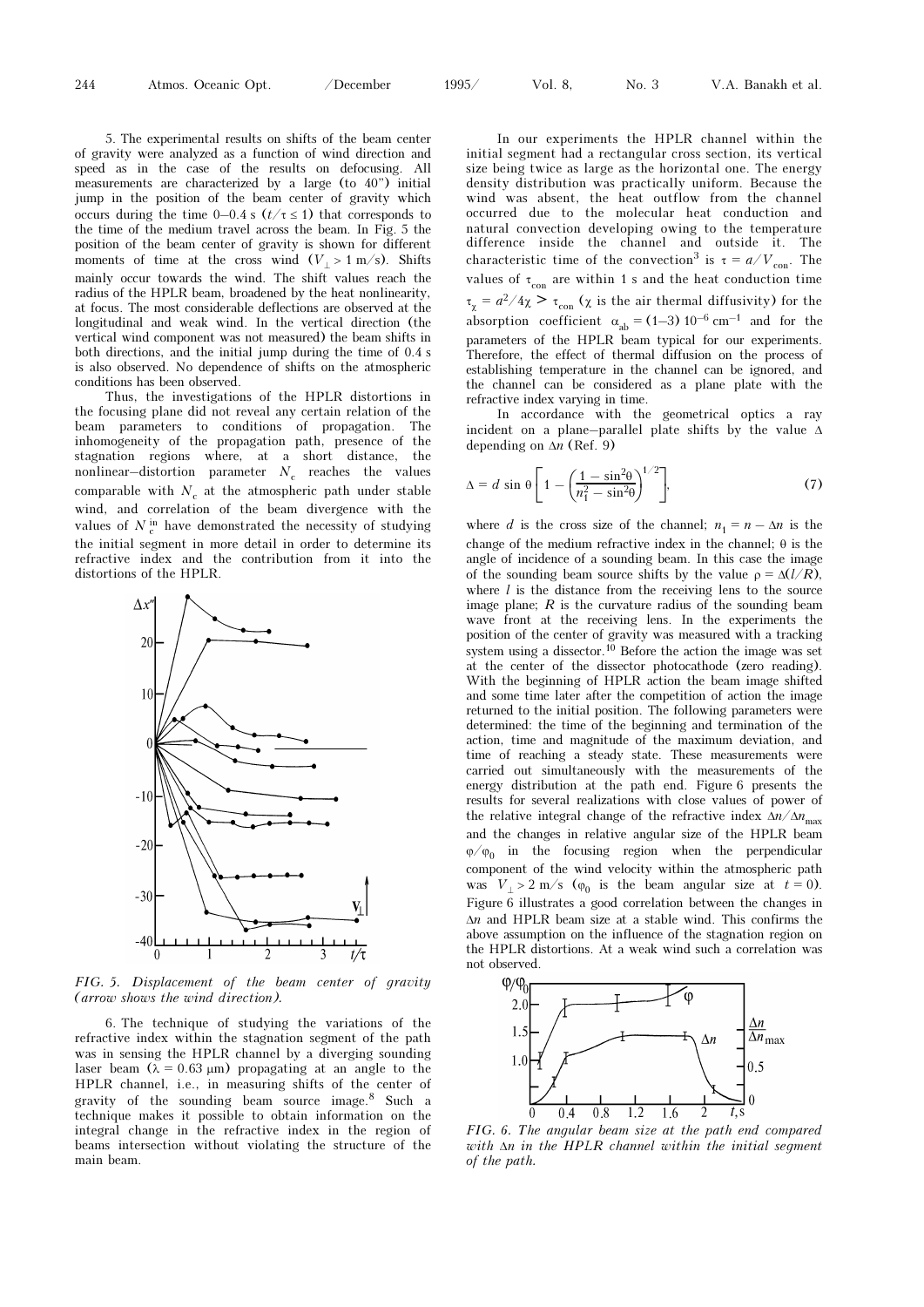Figure 7 presents the results of comparison of the nonlinearity parameter  $N_{\text{c exp}} = \Delta n L^2/a^2$  determined for the maximum value of  $\Delta n$  in the channel and  $N_{c \text{ calc}}$ determined from the meteorological data. In this case the convection velocity determined by Eq. (3) was taken as a wind velocity component perpendicular to the beam. It is clear from Fig. 7 that the calculated and measured nonlinearity parameters well correlate within the limits of measurement errors.



FIG. 7. A comparison of the calculated and measured nonlinear parameters.

7. Shifts of a sounding source image made it possible to determine the change of the refractive index and effective length of a thermal lens. However, a change of spatial spectrum of the refractive index fluctuations can occur in the atmosphere under the HPLR action. This change is due to an additional stochasticity of medium because of heat halos around aerosol particles and effect of acoustic waves of density. To study such changes in the refractive index under the HPLR action, the measurements of intensity fluctuations of sounding radiation of visible range crossing the HPLR channel at the atmospheric path were carried out. The source of sounding radiation was placed near the region of the high–power beam focusing and the receiver was near the output aperture. The cross region was a half of the atmospheric path. The intensity fluctuations were recorded on a magnetic tape and processed with a correlator Kh6–4. The frequency range of recording was  $0-10$  kHz. Information of the beginning and termination of the HPLR action was recorded simultaneously. The time autocorrelation function of the signal was determined before and during the action by the following formula

$$
B(\tau) = \frac{1}{T} \int_{0}^{T} I(t) I(t - \tau) dt, \qquad (8)
$$

where  $\tau$  is the time shift;  $I(t)$  is the intensity of received signal.

Figure 8 presents the time autocorrelation function in free atmosphere before (curve 2) and during the HPLR action (curves  $4-7$ ). The numbers of points (time shifts in an arbitrary time scale) are shown on the horizontal axis. As follows from the analysis of the signal shape and correlation functions the contribution to the sounding beam intensity fluctuations from small–scale inhomogeneities of the refractive index or those that rapidly cross the beam increases essentially in the HPLR channel. The second, high–frequency, correlation scale and maximum with a time shift corresponding to the pulse repetition frequency of the HPLR generation appears in all correlation functions under the action. The high–frequency fluctuations power increases with increasing  $N_c$ .



FIG. 8. Time correlation function of a sounding beam intensity: dashed curves are the experimental data for  $N_c = 0$  (2),  $N_c^{at} = 0.61$  (4),  $N_c^{at} = 0.22$  (5),  $N_c^{at} = 0.18$  (6),  $N_c^{\text{at}} = 0.16$  (7), solid curves are theoretical calculations for free atmosphere (1) and under the conditions of thermal blooming (3).

Burning aerosol particles may cause small–scale inhomogeneities of the refractive index. A duration of single generation pulse creating the HPLR channel satisfies the condition

$$
\tau_p < \frac{a_1 + a_f}{2 V_s}
$$
,  $(N^{1/3} V_s)^{-1} \le \tau_p \le (3 N^{2/3} \chi)^{-1}$ , (9)

where  $N = 10^3$  cm<sup>-3</sup> is the aerosol particle number density;  $V_{\rm s}$  = 330 m/s is the speed of sound.

According to Ref. 11 a stochastization of the medium in the channel because of the overlapping refracting halos from the absorbing centers randomly located in the space takes place under the above mentioned conditions. Size of thus induced perturbations are small as compared with the size of turbulent inhomogeneities. This leads to the second scale at a shorter correlation time.

In addition the high–frequency fluctuations of the refractive index may be caused by the acoustic waves generated under the action of pulse or pulse–periodic radiation and propagating through the HPLR channel. The change in the refractive index is related to the change in medium density as follows<sup>12</sup>

$$
\Delta n \approx 3 \cdot 10^{-4} \Delta \rho / \rho_0, \qquad (10)
$$

where  $\rho_0$  is the equilibrium value of density.

In Ref. 13 it was shown that the maximum density change in the channel was observed during the time  $t = a/V<sub>s</sub>$ . This time exceeds the pulse duration by an order of magnitude. After this time the density perturbations decrease and then, as a result of gas dynamics relaxation, the medium density reaches the equilibrium value determined at the beam axis by the value

$$
\rho_0 \approx \alpha_{ab} \left( \gamma - 1 \right) V_s^{-2} E_0,
$$

where  $\gamma$  is the adiabatic exponent;  $E_0$  is the pulse energy density. Then the heat is removed from the channel due to